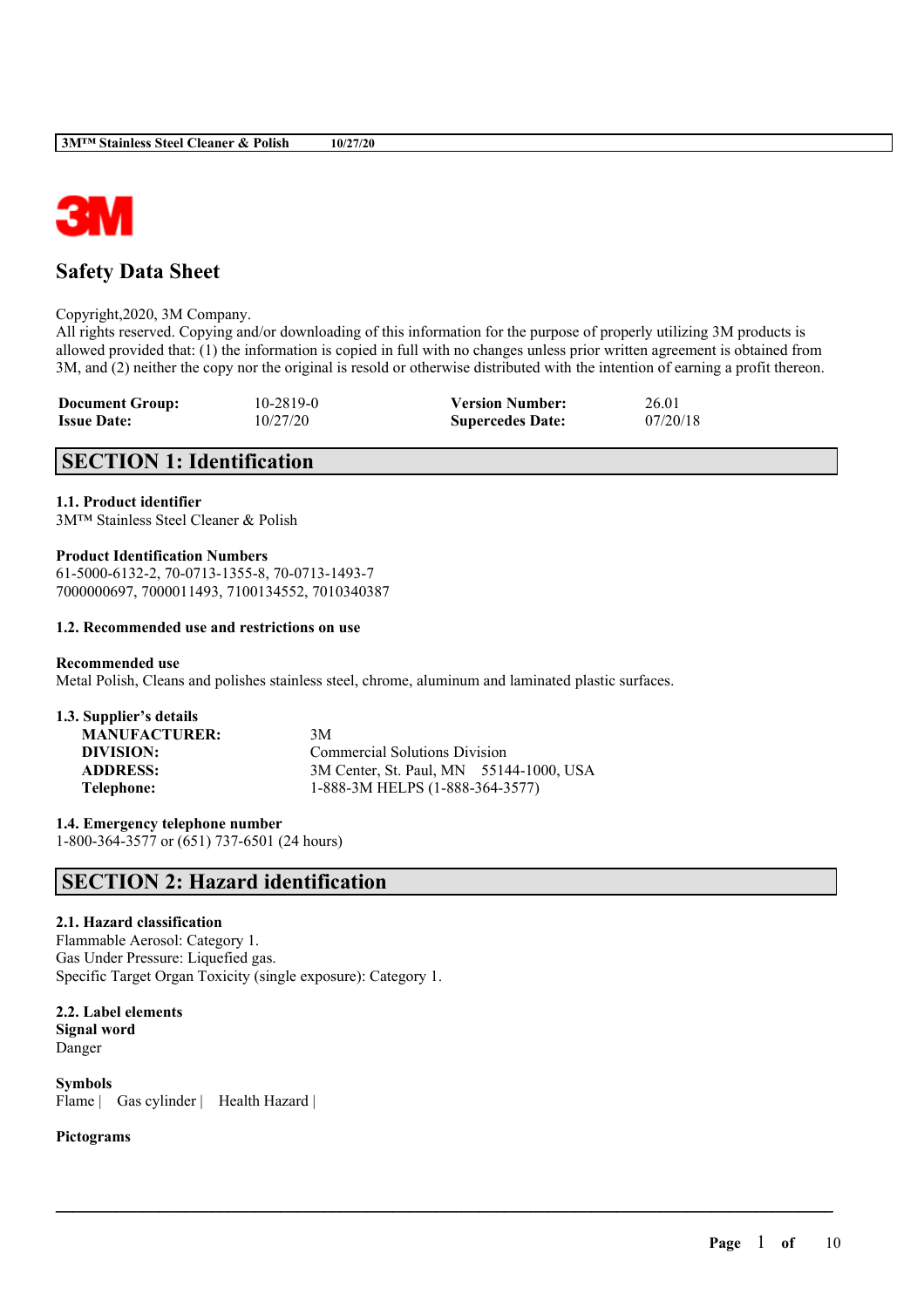

**Hazard Statements** Extremely flammable aerosol. Contains gas under pressure; may explode if heated.

Causes damage to organs: cardiovascular system |

### **Precautionary Statements**

### **Prevention:**

Keep away from heat/sparks/open flames/hot surfaces. - No smoking. Do not spray on an open flame or other ignition source. Pressurized container: Do not pierce or burn, even after use. Do not breathe dust/fume/gas/mist/vapors/spray. Do not eat, drink or smoke when using this product. Wash thoroughly after handling.

### **Response:**

IF exposed: Call a POISON CENTER or doctor/physician. Specific treatment (see Notes to Physician on this label).

#### **Storage:**

Protect from sunlight. Do not expose to temperatures exceeding 50C/122F. Store in a well-ventilated place. Store locked up.

### **Disposal:**

Dispose of contents/container in accordance with applicable local/regional/national/international regulations.

#### **Notes to Physician:**

Exposure may increase myocardial irritability. Do not administer sympathomimetic drugs unless absolutely necessary.

#### **Supplemental Information:**

Intentional misuse by deliberately concentrating and inhaling contents can be harmful or fatal.

# **SECTION 3: Composition/information on ingredients**

| Ingredient             | C.A.S. No.    | $\frac{9}{6}$ by Wt          |
|------------------------|---------------|------------------------------|
| <b>WATER</b>           | 7732-18-5     | 40 - 70 Trade Secret $*$     |
| Mineral Oil            | 8042-47-5     | 10 - 30 Trade Secret *       |
| <b>ISOBUTANE</b>       | $75 - 28 - 5$ | 7 - 13 Trade Secret *        |
| <b>SORBITAN OLEATE</b> | 1338-43-8     | $0.5 - 1.5$ Trade Secret $*$ |
| Fragrance              | Trade Secret* | $\leq 1$ Trade Secret $*$    |
| Ethanolamine           | 141-43-5      | $\leq 0.5$ Trade Secret $*$  |

\*The specific chemical identity and/or exact percentage (concentration) of this composition has been withheld as a trade secret.

 $\mathcal{L}_\mathcal{L} = \mathcal{L}_\mathcal{L} = \mathcal{L}_\mathcal{L} = \mathcal{L}_\mathcal{L} = \mathcal{L}_\mathcal{L} = \mathcal{L}_\mathcal{L} = \mathcal{L}_\mathcal{L} = \mathcal{L}_\mathcal{L} = \mathcal{L}_\mathcal{L} = \mathcal{L}_\mathcal{L} = \mathcal{L}_\mathcal{L} = \mathcal{L}_\mathcal{L} = \mathcal{L}_\mathcal{L} = \mathcal{L}_\mathcal{L} = \mathcal{L}_\mathcal{L} = \mathcal{L}_\mathcal{L} = \mathcal{L}_\mathcal{L}$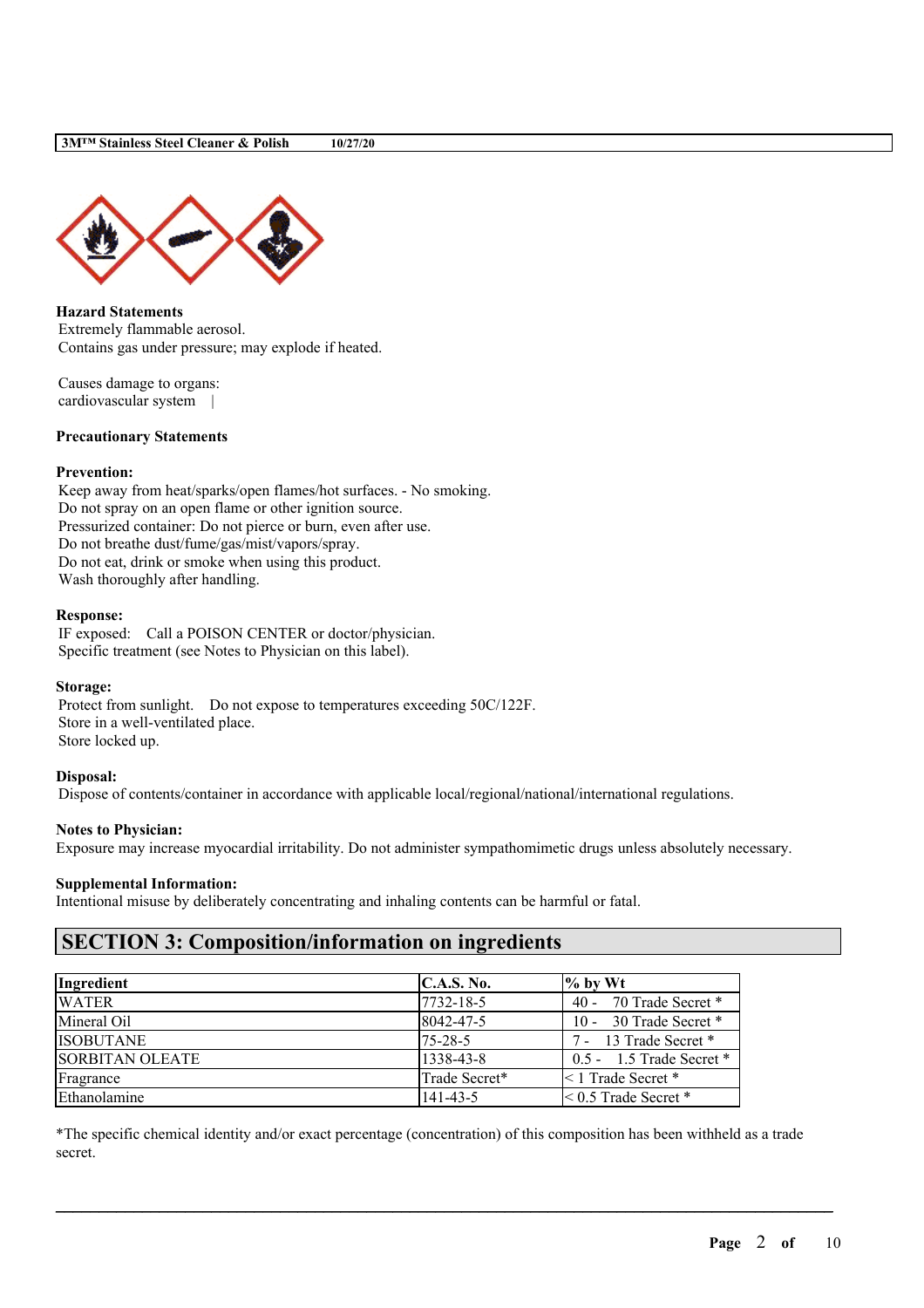# **SECTION 4: First aid measures**

# **4.1. Description of first aid measures**

# **Inhalation:**

Remove person to fresh air. Get medical attention.

# **Skin Contact:**

Wash with soap and water. If you feel unwell, get medical attention.

# **Eye Contact:**

Flush with large amounts of water. Remove contact lenses if easy to do. Continue rinsing. If signs/symptoms persist, get medical attention.

### **If Swallowed:**

Rinse mouth. If you feel unwell, get medical attention.

### **4.2. Most important symptoms and effects, both acute and delayed**

See Section 11.1. Information on toxicological effects.

### **4.3. Indication of any immediate medical attention and special treatment required**

Exposure may increase myocardial irritability. Do not administer sympathomimetic drugs unless absolutely necessary.

# **SECTION 5: Fire-fighting measures**

### **5.1. Suitable extinguishing media**

Use a fire fighting agent suitable for the surrounding fire.

### **5.2. Special hazards arising from the substance or mixture**

Closed containers exposed to heat from fire may build pressure and explode.

### **Hazardous Decomposition or By-Products**

| Substance       |  |  |  |  |
|-----------------|--|--|--|--|
| Carbon monoxide |  |  |  |  |
| Carbon dioxide  |  |  |  |  |

**Condition** During Combustion During Combustion

### **5.3. Special protective actions for fire-fighters**

Wear full protective clothing, including helmet, self-contained, positive pressure or pressure demand breathing apparatus, bunker coat and pants, bands around arms, waist and legs, face mask, and protective covering for exposed areas of the head.

# **SECTION 6: Accidental release measures**

# **6.1. Personal precautions, protective equipment and emergency procedures**

Evacuate area. Keep away from heat/sparks/open flames/hot surfaces. - No smoking. Use only non-sparking tools. Ventilate the area with fresh air. For large spill, or spills in confined spaces, provide mechanical ventilation to disperse or exhaust vapors, in accordance with good industrial hygiene practice. Warning! A motor could be an ignition source and could cause flammable gases or vapors in the spill area to burn or explode. Refer to other sections of this SDS for information regarding physical and health hazards, respiratory protection, ventilation, and personal protective equipment.

# **6.2. Environmental precautions**

Avoid release to the environment.

# **6.3. Methods and material for containment and cleaning up**

 $\mathcal{L}_\mathcal{L} = \mathcal{L}_\mathcal{L} = \mathcal{L}_\mathcal{L} = \mathcal{L}_\mathcal{L} = \mathcal{L}_\mathcal{L} = \mathcal{L}_\mathcal{L} = \mathcal{L}_\mathcal{L} = \mathcal{L}_\mathcal{L} = \mathcal{L}_\mathcal{L} = \mathcal{L}_\mathcal{L} = \mathcal{L}_\mathcal{L} = \mathcal{L}_\mathcal{L} = \mathcal{L}_\mathcal{L} = \mathcal{L}_\mathcal{L} = \mathcal{L}_\mathcal{L} = \mathcal{L}_\mathcal{L} = \mathcal{L}_\mathcal{L}$ If possible, seal leaking container. Place leaking containers in a well-ventilated area, preferably an operating exhaust hood, or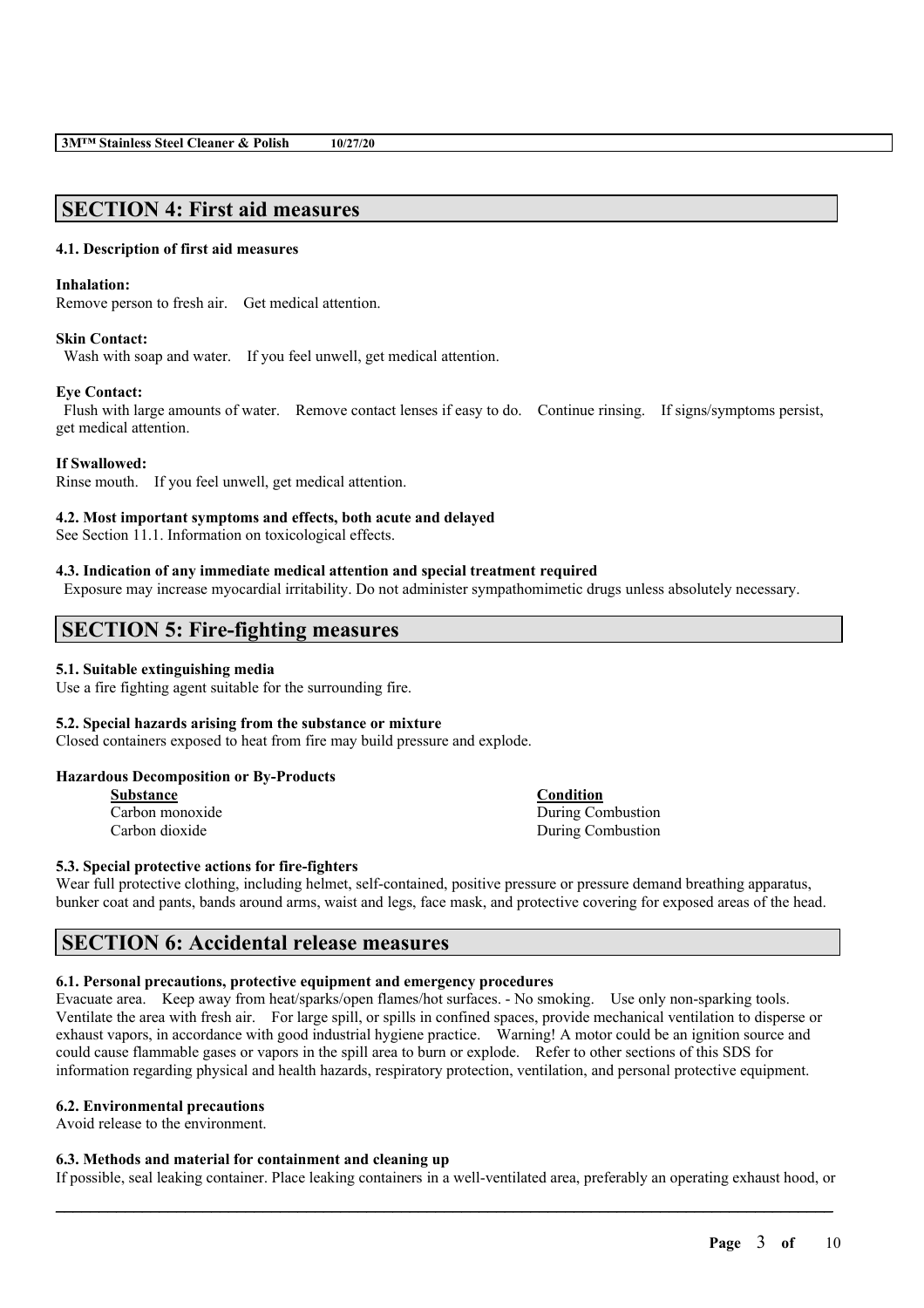| $3M^{TM}$<br>$\mathbf{r}$<br>Polish<br>stainless '<br><b>Steel</b><br><b>Cleaner</b><br>w<br>. | 10/27/20 |
|------------------------------------------------------------------------------------------------|----------|
|                                                                                                |          |

if necessary outdoors on an impermeable surface until appropriate packaging for the leaking container or its contents is available. Working from around the edges of the spill inward, cover with bentonite, vermiculite, or commercially available inorganic absorbent material. Mix in sufficient absorbent until it appears dry. Remember, adding an absorbent material does not remove a physical, health, or environmental hazard. Collect as much of the spilled material as possible using nonsparking tools. Place in a closed container approved for transportation by appropriate authorities. Clean up residue with water. Seal the container. Dispose of collected material as soon as possible in accordance with applicable local/regional/national/international regulations.

# **SECTION 7: Handling and storage**

## **7.1. Precautions for safe handling**

Keep away from heat/sparks/open flames/hot surfaces. - No smoking. Do not spray on an open flame or other ignition source. Do not pierce or burn, even after use. Do not breathe dust/fume/gas/mist/vapors/spray. Do not get in eyes, on skin, or on clothing. Do not eat, drink or smoke when using this product. Wash thoroughly after handling. Avoid contact with oxidizing agents (eg. chlorine, chromic acid etc.)

## **7.2. Conditions for safe storage including any incompatibilities**

Store in a well-ventilated place. Protect from sunlight. Do not expose to temperatures exceeding 50C/122F. Store away from heat. Store away from acids. Store away from oxidizing agents.

# **SECTION 8: Exposure controls/personal protection**

### **8.1. Control parameters**

### **Occupational exposure limits**

If a component is disclosed in section 3 but does not appear in the table below, an occupational exposure limit is not available for the component.

| Ingredient            | <b>C.A.S. No.</b> | Agency       | Limit type                          | <b>Additional Comments</b> |
|-----------------------|-------------------|--------------|-------------------------------------|----------------------------|
| Ethanolamine          | $141 - 43 - 5$    | ACGIH        | TWA:3 ppm;STEL:6 ppm                |                            |
| Ethanolamine          | 141-43-5          | IOSHA        | $\text{TWA:6 mg/m3}(3 \text{ ppm})$ |                            |
| <b>ISOBUTANE</b>      | $75 - 28 - 5$     | ACGIH        | $ STEL:1000$ ppm                    |                            |
| Natural gas           | $75 - 28 - 5$     | <b>ACGIH</b> | Limit value not established:        | simple asphyxiant          |
| MINERAL OILS, HIGHLY- | 8042-47-5         | <b>ACGIH</b> | TWA(inhalable fraction):5           | A4: Not class. as human    |
| <b>REFINED OILS</b>   |                   |              | mg/m3                               | carcin                     |
| Paraffin oil          | 8042-47-5         | IOSHA        | TWA(as mist):5 mg/m3                |                            |

ACGIH : American Conference of Governmental Industrial Hygienists

AIHA : American Industrial Hygiene Association CMRG : Chemical Manufacturer's Recommended Guidelines

OSHA : United States Department of Labor - Occupational Safety and Health Administration

TWA: Time-Weighted-Average

STEL: Short Term Exposure Limit

CEIL: Ceiling

### **8.2. Exposure controls**

### **8.2.1. Engineering controls**

Use general dilution ventilation and/or local exhaust ventilation to control airborne exposures to below relevant Exposure Limits and/or control dust/fume/gas/mist/vapors/spray. If ventilation is not adequate, use respiratory protection equipment.

## **8.2.2. Personal protective equipment (PPE)**

### **Eye/face protection**

Select and use eye/face protection to prevent contact based on the results of an exposure assessment. The following eye/face protection(s) are recommended: Full Face Shield

 $\mathcal{L}_\mathcal{L} = \mathcal{L}_\mathcal{L} = \mathcal{L}_\mathcal{L} = \mathcal{L}_\mathcal{L} = \mathcal{L}_\mathcal{L} = \mathcal{L}_\mathcal{L} = \mathcal{L}_\mathcal{L} = \mathcal{L}_\mathcal{L} = \mathcal{L}_\mathcal{L} = \mathcal{L}_\mathcal{L} = \mathcal{L}_\mathcal{L} = \mathcal{L}_\mathcal{L} = \mathcal{L}_\mathcal{L} = \mathcal{L}_\mathcal{L} = \mathcal{L}_\mathcal{L} = \mathcal{L}_\mathcal{L} = \mathcal{L}_\mathcal{L}$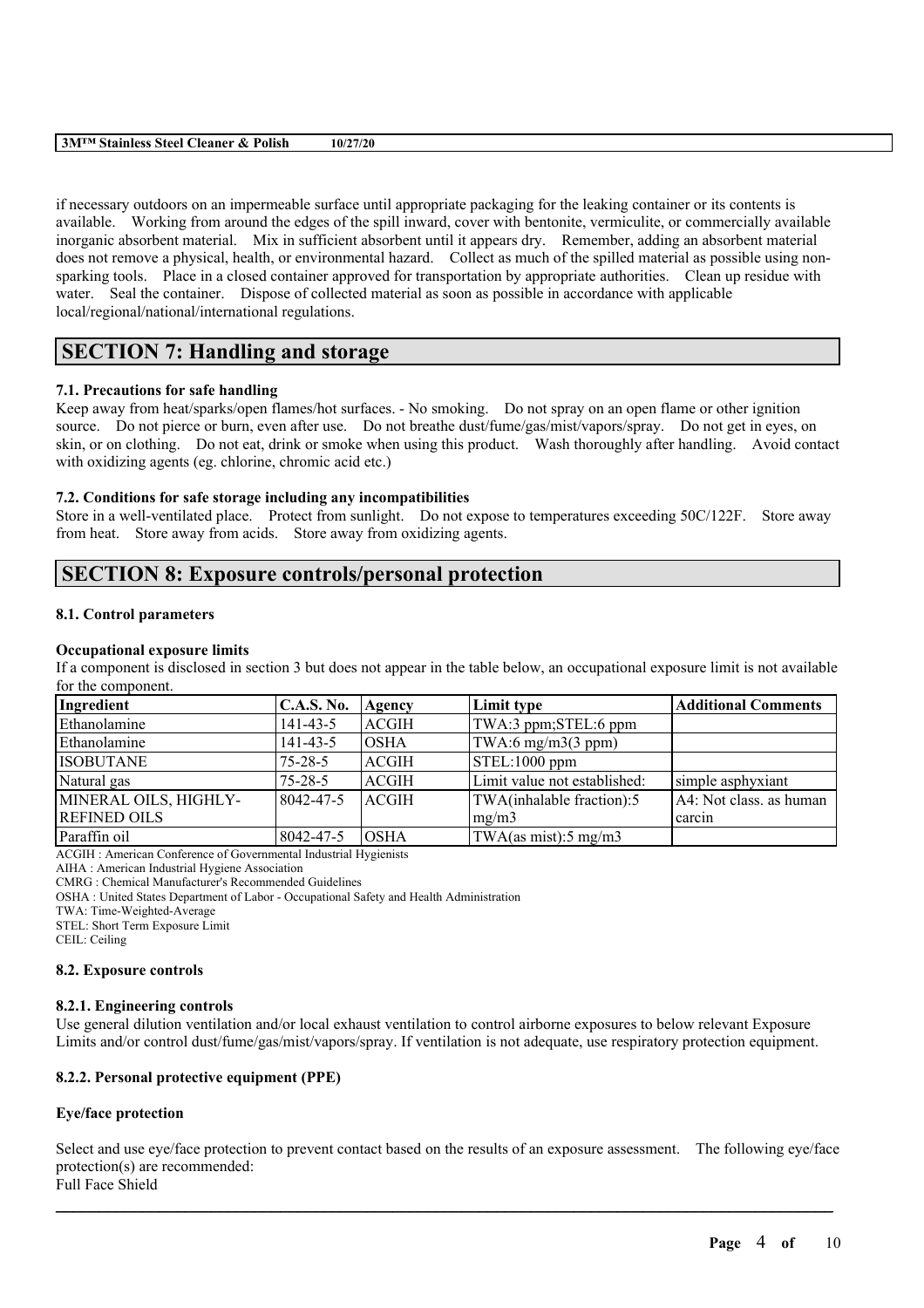Indirect Vented Goggles

### **Skin/hand protection**

No chemical protective gloves are required.

#### **Respiratory protection**

An exposure assessment may be needed to decide if a respirator is required. If a respirator is needed, use respirators as part of a full respiratory protection program. Based on the results of the exposure assessment, select from the following respirator type(s) to reduce inhalation exposure:

Half facepiece or full facepiece supplied-air respirator

For questions about suitability for a specific application, consult with your respirator manufacturer.

# **SECTION 9: Physical and chemical properties**

### **9.1. Information on basic physical and chemical properties**

| Appearance                                |                                                                     |  |  |
|-------------------------------------------|---------------------------------------------------------------------|--|--|
| <b>Physical state</b>                     | Liquid                                                              |  |  |
| Color                                     | White                                                               |  |  |
| <b>Specific Physical Form:</b>            | Aerosol                                                             |  |  |
| Odor                                      | Citrus                                                              |  |  |
| <b>Odor threshold</b>                     | No Data Available                                                   |  |  |
| pH                                        | $9 - 11$                                                            |  |  |
| <b>Melting point</b>                      | Not Applicable                                                      |  |  |
| <b>Boiling Point</b>                      | $> 212$ °F                                                          |  |  |
| <b>Flash Point</b>                        | No flash point                                                      |  |  |
| <b>Evaporation rate</b>                   | No Data Available                                                   |  |  |
| <b>Flammability (solid, gas)</b>          | Not Applicable                                                      |  |  |
| <b>Flammable Limits(LEL)</b>              | No Data Available                                                   |  |  |
| <b>Flammable Limits(UEL)</b>              | No Data Available                                                   |  |  |
| <b>Vapor Pressure</b>                     | No Data Available                                                   |  |  |
| <b>Vapor Density</b>                      | No Data Available                                                   |  |  |
| <b>Density</b>                            | $0.95$ g/ml                                                         |  |  |
| <b>Specific Gravity</b>                   | 0.92 - 0.98 [Ref Std: WATER=1]                                      |  |  |
| <b>Solubility in Water</b>                | Complete                                                            |  |  |
| Solubility- non-water                     | No Data Available                                                   |  |  |
| Partition coefficient: n-octanol/water    | No Data Available                                                   |  |  |
| <b>Autoignition temperature</b>           | No Data Available                                                   |  |  |
| <b>Decomposition temperature</b>          | No Data Available                                                   |  |  |
| <b>Viscosity</b>                          | 1,400 centipoise - 4,500 centipoise [Details: For Liquid]           |  |  |
| Molecular weight                          | No Data Available                                                   |  |  |
| <b>Volatile Organic Compounds</b>         | 10 - 12 % weight [ <i>Test Method:calculated per CARB title 2</i> ] |  |  |
| <b>Percent volatile</b>                   | 75 - 80 % weight                                                    |  |  |
| <b>VOC Less H2O &amp; Exempt Solvents</b> | 265 - 295 g/l [Test Method: calculated per CARB title 2]            |  |  |

# **SECTION 10: Stability and reactivity**

### **10.1. Reactivity**

This material may be reactive with certain agents under certain conditions - see the remaining headings in this section.

 $\mathcal{L}_\mathcal{L} = \mathcal{L}_\mathcal{L} = \mathcal{L}_\mathcal{L} = \mathcal{L}_\mathcal{L} = \mathcal{L}_\mathcal{L} = \mathcal{L}_\mathcal{L} = \mathcal{L}_\mathcal{L} = \mathcal{L}_\mathcal{L} = \mathcal{L}_\mathcal{L} = \mathcal{L}_\mathcal{L} = \mathcal{L}_\mathcal{L} = \mathcal{L}_\mathcal{L} = \mathcal{L}_\mathcal{L} = \mathcal{L}_\mathcal{L} = \mathcal{L}_\mathcal{L} = \mathcal{L}_\mathcal{L} = \mathcal{L}_\mathcal{L}$ 

#### **10.2. Chemical stability**

Stable.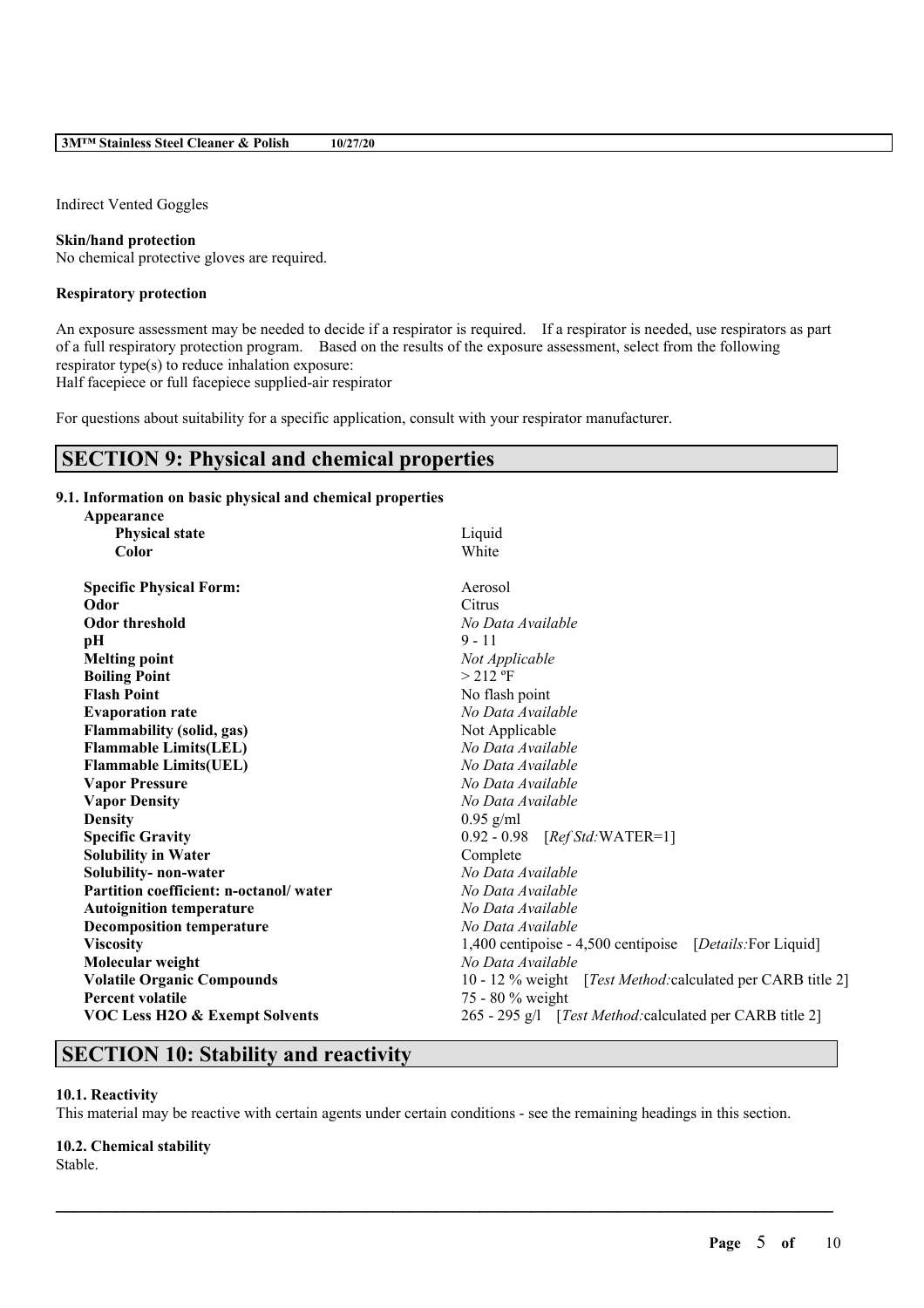# **10.3. Possibility of hazardous reactions**

Hazardous polymerization will not occur.

**10.4. Conditions to avoid** Heat Sparks and/or flames

**10.5. Incompatible materials** Strong oxidizing agents Strong acids

# **10.6. Hazardous decomposition products Substance Condition**

None known.

Refer to section 5.2 for hazardous decomposition products during combustion.

# **SECTION 11: Toxicological information**

The information below may not be consistent with the material classification in Section 2 if specific ingredient **classifications are mandated by a competent authority. In addition, toxicological data on ingredients may not be** reflected in the material classification and/or the signs and symptoms of exposure, because an ingredient may be present below the threshold for labeling, an ingredient may not be available for exposure, or the data may not be **relevant to the material as a whole.**

**11.1. Information on Toxicological effects**

**Signs and Symptoms of Exposure**

Based on test data and/or information on the components, this material may produce the following health effects:

### **Inhalation:**

May cause additional health effects (see below).

### **Skin Contact:**

Contact with the skin during product use is not expected to result in significant irritation.

### **Eye Contact:**

Contact with the eyes during product use is not expected to result in significant irritation.

#### **Ingestion:**

Gastrointestinal Irritation: Signs/symptoms may include abdominal pain, stomach upset, nausea, vomiting and diarrhea.

### **Additional Health Effects:**

#### **Single exposure may cause target organ effects:**

Cardiac Sensitization: Signs/symptoms may include irregular heartbeat (arrhythmia), faintness, chest pain, and may be fatal.

#### **Toxicological Data**

If a component is disclosed in section 3 but does not appear in a table below, either no data are available for that endpoint or the data are not sufficient for classification.

#### **Acute Toxicity**

| Name                 | Route     | <b>Species</b> | $\mathbf{v}$ $\mathbf{v}$<br>Value                                             |
|----------------------|-----------|----------------|--------------------------------------------------------------------------------|
| Overall<br>l product | Ingestion |                | . T T<br>$-5,000$ mg/kg<br>calculated<br>No data available;<br>۰ <i>בו</i> דו. |
|                      |           |                |                                                                                |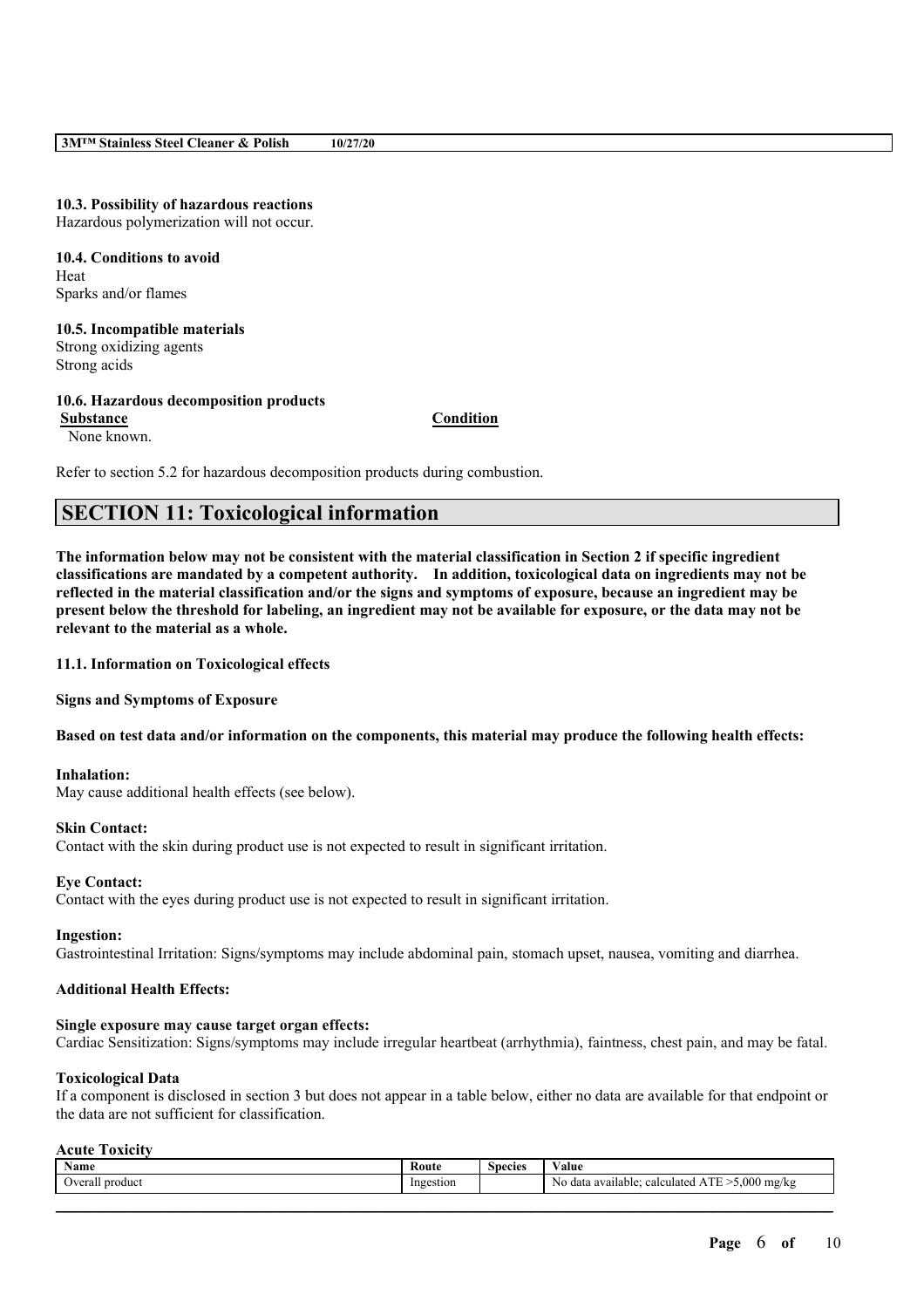### **3M™ Stainless Steel Cleaner & Polish 10/27/20**

| Mineral Oil            | Dermal      | Rabbit     | $LD50 > 2,000$ mg/kg                 |
|------------------------|-------------|------------|--------------------------------------|
| Mineral Oil            | Ingestion   | Rat        | $LD50 > 5,000$ mg/kg                 |
| <b>ISOBUTANE</b>       | Inhalation- | Rat        | LC50 276,000 ppm                     |
|                        | Gas $(4)$   |            |                                      |
|                        | hours)      |            |                                      |
| <b>SORBITAN OLEATE</b> | Dermal      |            | LD50 estimated to be $> 5,000$ mg/kg |
| <b>SORBITAN OLEATE</b> | Ingestion   | Rat        | $LD50 > 39,800$ mg/kg                |
| Ethanolamine           | Inhalation- | official   | LC50 estimated to be $10 - 20$ mg/l  |
|                        | Vapor       | classifica |                                      |
|                        |             | tion       |                                      |
| Ethanolamine           | Dermal      | Rabbit     | LD50<br>$1,000 \text{ mg/kg}$        |
| Ethanolamine           | Ingestion   | Rat        | LD50<br>$1,720$ mg/kg                |

ATE = acute toxicity estimate

### **Skin Corrosion/Irritation**

| Name             | <b>Species</b> | Value                     |
|------------------|----------------|---------------------------|
|                  |                |                           |
| Mineral Oil      | Rabbit         | No significant irritation |
| <b>ISOBUTANE</b> | Professio      | No significant irritation |
|                  | nal            |                           |
|                  | judgeme        |                           |
|                  | nt             |                           |
| Ethanolamine     | Rabbit         | Corrosive                 |

### **Serious Eye Damage/Irritation**

| $\sim$<br>Name   | <b>Species</b> | Value                     |
|------------------|----------------|---------------------------|
|                  |                |                           |
| Mineral Oil      | Rabbit         | Mild irritant             |
| <b>ISOBUTANE</b> | Professio      | No significant irritation |
|                  | nal            |                           |
|                  | judgeme        |                           |
|                  | nt             |                           |
| Ethanolamine     | Rabbit         | Corrosive                 |

## **Skin Sensitization**

| Name         | <b>Species</b> | Value          |
|--------------|----------------|----------------|
| Mineral Oil  | Guinea         | Not classified |
|              | pig            |                |
| Ethanolamine | Guinea         | Not classified |
|              | pig            |                |

### **Respiratory Sensitization**

For the component/components, either no data are currently available or the data are not sufficient for classification.

## **Germ Cell Mutagenicity**

| Name             | Route    | Value         |
|------------------|----------|---------------|
|                  |          |               |
| Mineral Oil      | In Vitro | Not mutagenic |
| <b>ISOBUTANE</b> | In Vitro | Not mutagenic |
| Ethanolamine     | In Vitro | Not mutagenic |
| Ethanolamine     | In vivo  | Not mutagenic |

## **Carcinogenicity**

| <b>Name</b> | Route      | <b>Species</b> | Value            |
|-------------|------------|----------------|------------------|
| Mineral Oil | Dermal     | Mouse          | Not carcinogenic |
| Mineral Oil | Inhalation | Multiple       | Not carcinogenic |
|             |            | anımal         |                  |
|             |            | species        |                  |

 $\mathcal{L}_\mathcal{L} = \mathcal{L}_\mathcal{L} = \mathcal{L}_\mathcal{L} = \mathcal{L}_\mathcal{L} = \mathcal{L}_\mathcal{L} = \mathcal{L}_\mathcal{L} = \mathcal{L}_\mathcal{L} = \mathcal{L}_\mathcal{L} = \mathcal{L}_\mathcal{L} = \mathcal{L}_\mathcal{L} = \mathcal{L}_\mathcal{L} = \mathcal{L}_\mathcal{L} = \mathcal{L}_\mathcal{L} = \mathcal{L}_\mathcal{L} = \mathcal{L}_\mathcal{L} = \mathcal{L}_\mathcal{L} = \mathcal{L}_\mathcal{L}$ 

# **Reproductive Toxicity**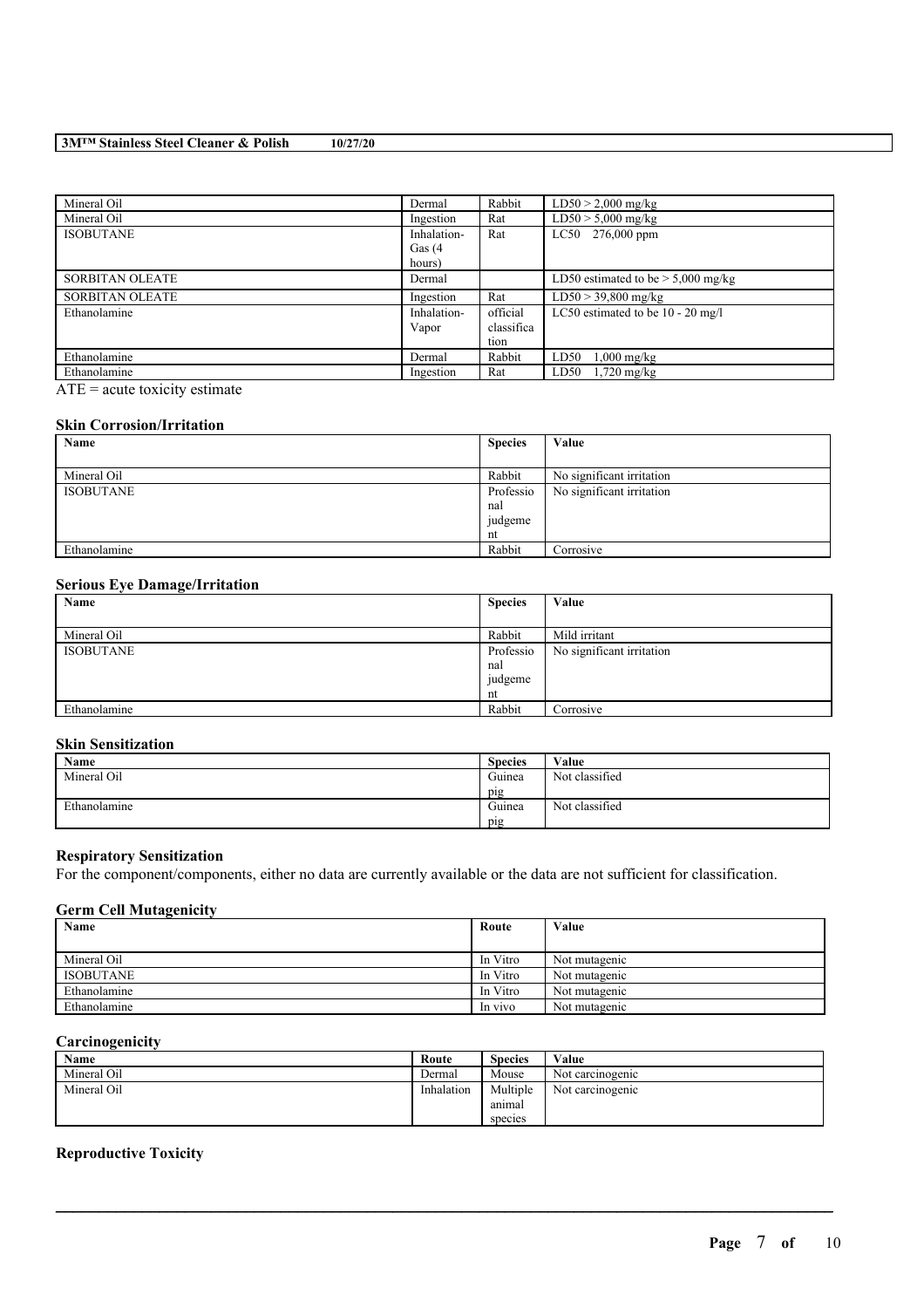## **3M™ Stainless Steel Cleaner & Polish 10/27/20**

### **Reproductive and/or Developmental Effects**

| Name         | Route     | Value                                  | <b>Species</b> | <b>Test Result</b> | <b>Exposure</b> |
|--------------|-----------|----------------------------------------|----------------|--------------------|-----------------|
|              |           |                                        |                |                    | <b>Duration</b> |
| Mineral Oil  | Ingestion | Not classified for female reproduction | Rat            | <b>NOAEL 4,350</b> | 13 weeks        |
|              |           |                                        |                | mg/kg/day          |                 |
| Mineral Oil  | Ingestion | Not classified for male reproduction   | Rat            | <b>NOAEL 4,350</b> | 13 weeks        |
|              |           |                                        |                | mg/kg/day          |                 |
| Mineral Oil  | Ingestion | Not classified for development         | Rat            | <b>NOAEL 4,350</b> | during          |
|              |           |                                        |                | mg/kg/day          | gestation       |
| Ethanolamine | Dermal    | Not classified for development         | Rat            | <b>NOAEL 225</b>   | during          |
|              |           |                                        |                | mg/kg/day          | organogenesi    |
|              |           |                                        |                |                    | s               |
| Ethanolamine | Ingestion | Not classified for development         | Rat            | <b>NOAEL 616</b>   | during          |
|              |           |                                        |                | mg/kg/day          | organogenesi    |
|              |           |                                        |                |                    | s               |

### **Target Organ(s)**

### **Specific Target Organ Toxicity - single exposure**

| Name             | Route      | Target Organ(s)        | Value                            | <b>Species</b> | <b>Test Result</b> | <b>Exposure</b> |
|------------------|------------|------------------------|----------------------------------|----------------|--------------------|-----------------|
|                  |            |                        |                                  |                |                    | <b>Duration</b> |
| <b>ISOBUTANE</b> | Inhalation | cardiac sensitization  | Causes damage to organs          | Multiple       | <b>NOAEL Not</b>   |                 |
|                  |            |                        |                                  | animal         | available          |                 |
|                  |            |                        |                                  | species        |                    |                 |
| <b>ISOBUTANE</b> | Inhalation | central nervous        | May cause drowsiness or          | Human          | <b>NOAEL Not</b>   |                 |
|                  |            | system depression      | dizziness                        | and            | available          |                 |
|                  |            |                        |                                  | animal         |                    |                 |
| <b>ISOBUTANE</b> | Inhalation | respiratory irritation | Not classified                   | Mouse          | <b>NOAEL Not</b>   |                 |
|                  |            |                        |                                  |                | available          |                 |
| Ethanolamine     | Inhalation | respiratory irritation | May cause respiratory irritation | Human          | <b>NOAEL Not</b>   |                 |
|                  |            |                        |                                  | and            | available          |                 |
|                  |            |                        |                                  | animal         |                    |                 |

## **Specific Target Organ Toxicity - repeated exposure**

| Name             | Route      | <b>Target Organ(s)</b>                                                                | Value          | <b>Species</b>                | <b>Test Result</b>                   | <b>Exposure</b><br><b>Duration</b> |
|------------------|------------|---------------------------------------------------------------------------------------|----------------|-------------------------------|--------------------------------------|------------------------------------|
| Mineral Oil      | Ingestion  | hematopoietic<br>system                                                               | Not classified | Rat                           | NOAEL<br>1,381<br>mg/kg/day          | 90 days                            |
| Mineral Oil      | Ingestion  | liver   immune<br>system                                                              | Not classified | Rat                           | <b>NOAEL</b><br>1,336<br>mg/kg/day   | 90 days                            |
| <b>ISOBUTANE</b> | Inhalation | kidney and/or<br>bladder                                                              | Not classified | Rat                           | <b>NOAEL</b><br>$4,500$ ppm          | 13 weeks                           |
| Ethanolamine     | Inhalation | liver   kidney and/or<br>bladder   respiratory<br>system                              | Not classified | Multiple<br>animal<br>species | <b>NOAEL</b><br>$0.656 \text{ mg/l}$ | 5 weeks                            |
| Ethanolamine     | Ingestion  | hematopoietic<br>system   liver  <br>kidney and/or<br>bladder   respiratory<br>system | Not classified | Rat                           | <b>NOAEL Not</b><br>available        |                                    |

### **Aspiration Hazard**

| $\mathbf{v}$<br>Name | V alue      |
|----------------------|-------------|
| ுடை<br>.             | 'zarc<br>на |

Please contact the address or phone number listed on the first page of the SDS for additional toxicological information **on this material and/or its components.**

 $\mathcal{L}_\mathcal{L} = \mathcal{L}_\mathcal{L} = \mathcal{L}_\mathcal{L} = \mathcal{L}_\mathcal{L} = \mathcal{L}_\mathcal{L} = \mathcal{L}_\mathcal{L} = \mathcal{L}_\mathcal{L} = \mathcal{L}_\mathcal{L} = \mathcal{L}_\mathcal{L} = \mathcal{L}_\mathcal{L} = \mathcal{L}_\mathcal{L} = \mathcal{L}_\mathcal{L} = \mathcal{L}_\mathcal{L} = \mathcal{L}_\mathcal{L} = \mathcal{L}_\mathcal{L} = \mathcal{L}_\mathcal{L} = \mathcal{L}_\mathcal{L}$ 

# **SECTION 12: Ecological information**

## **Ecotoxicological information**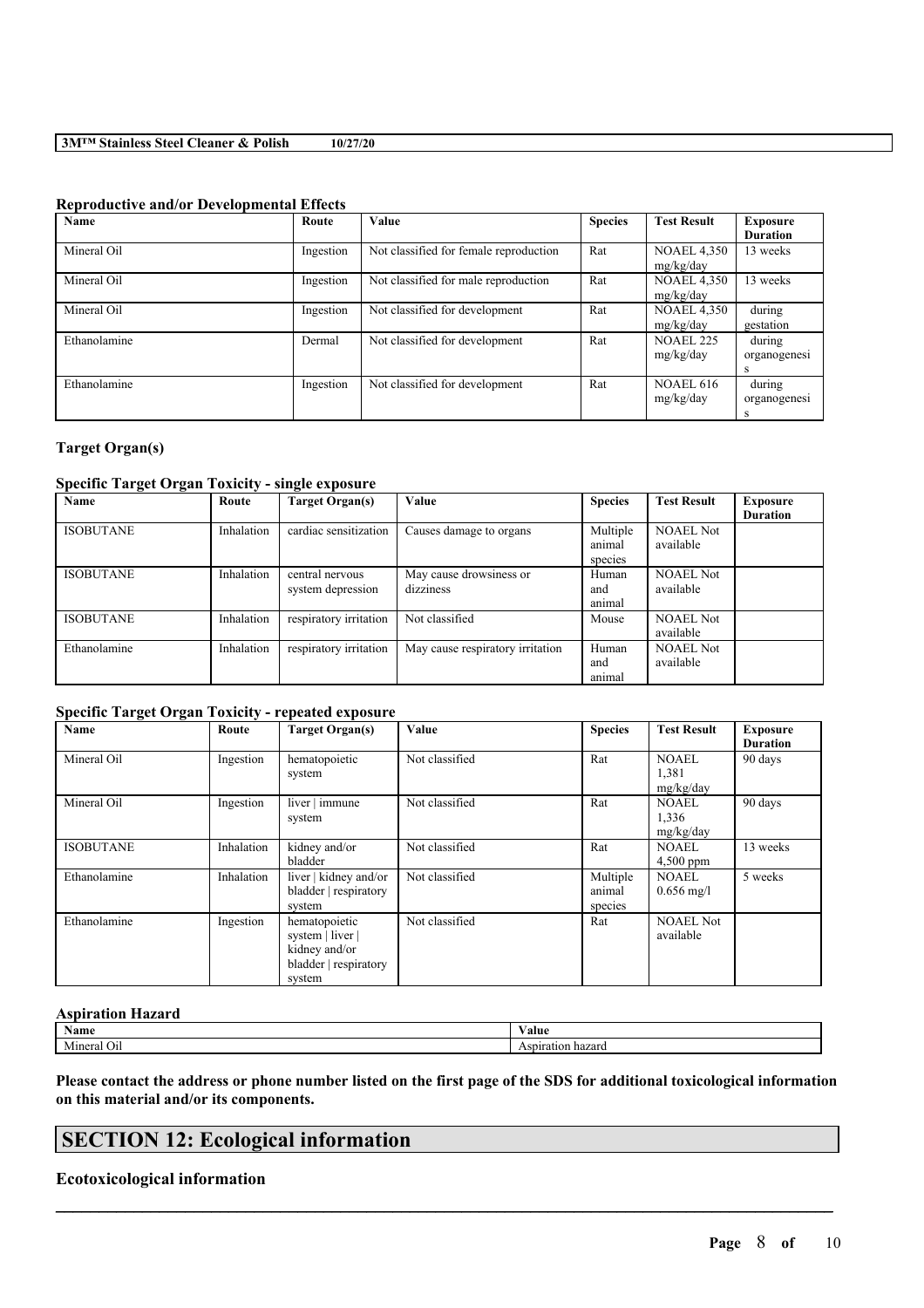| 3M <sup>™</sup> Stainless Steel Cleaner & Polish | 10/27/20 |
|--------------------------------------------------|----------|
|--------------------------------------------------|----------|

Please contact the address or phone number listed on the first page of the SDS for additional ecotoxicological information on this material and/or its components.

### **Chemical fate information**

Please contact the address or phone number listed on the first page of the SDS for additional chemical fate information on this material and/or its components.

# **SECTION 13: Disposal considerations**

### **13.1. Disposal methods**

Dispose of contents/ container in accordance with the local/regional/national/international regulations.

Dispose of waste product in a permitted industrial waste facility. Facility must be capable of handling aerosol cans.

### **EPA Hazardous Waste Number (RCRA):** Not regulated

# **SECTION 14: Transport Information**

For Transport Information, please visit http://3M.com/Transportinfo or call 1-800-364-3577 or 651-737-6501.

# **SECTION 15: Regulatory information**

## **15.1. US Federal Regulations**

### **EPCRA 311/312 Hazard Classifications:**

**Physical Hazards** Flammable (gases, aerosols, liquids, or solids)

Gas under pressure

## **Health Hazards**

Specific target organ toxicity (single or repeated exposure)

## **15.2. State Regulations**

## **15.3. Chemical Inventories**

The components of this material are in compliance with the provisions of Australia National Industrial Chemical Notification and Assessment Scheme (NICNAS). Certain restrictions may apply. Contact the selling division for additional information.

The components of this product are in compliance with the new substance notification requirements of CEPA.

The components of this material are in compliance with the China "Measures on Environmental Management of New Chemical Substance". Certain restrictions may apply. Contact the selling division for additional information.

The components of this material are in compliance with the provisions of the Korean Toxic Chemical Control Law. Certain restrictions may apply. Contact the selling division for additional information.

The components of this material are in compliance with the provisions of Japan Chemical Substance Control Law. Certain restrictions may apply. Contact the selling division for additional information.

 $\mathcal{L}_\mathcal{L} = \mathcal{L}_\mathcal{L} = \mathcal{L}_\mathcal{L} = \mathcal{L}_\mathcal{L} = \mathcal{L}_\mathcal{L} = \mathcal{L}_\mathcal{L} = \mathcal{L}_\mathcal{L} = \mathcal{L}_\mathcal{L} = \mathcal{L}_\mathcal{L} = \mathcal{L}_\mathcal{L} = \mathcal{L}_\mathcal{L} = \mathcal{L}_\mathcal{L} = \mathcal{L}_\mathcal{L} = \mathcal{L}_\mathcal{L} = \mathcal{L}_\mathcal{L} = \mathcal{L}_\mathcal{L} = \mathcal{L}_\mathcal{L}$ 

The components of this material are in compliance with the provisions of Philippines RA 6969 requirements. Certain restrictions may apply. Contact the selling division for additional information.